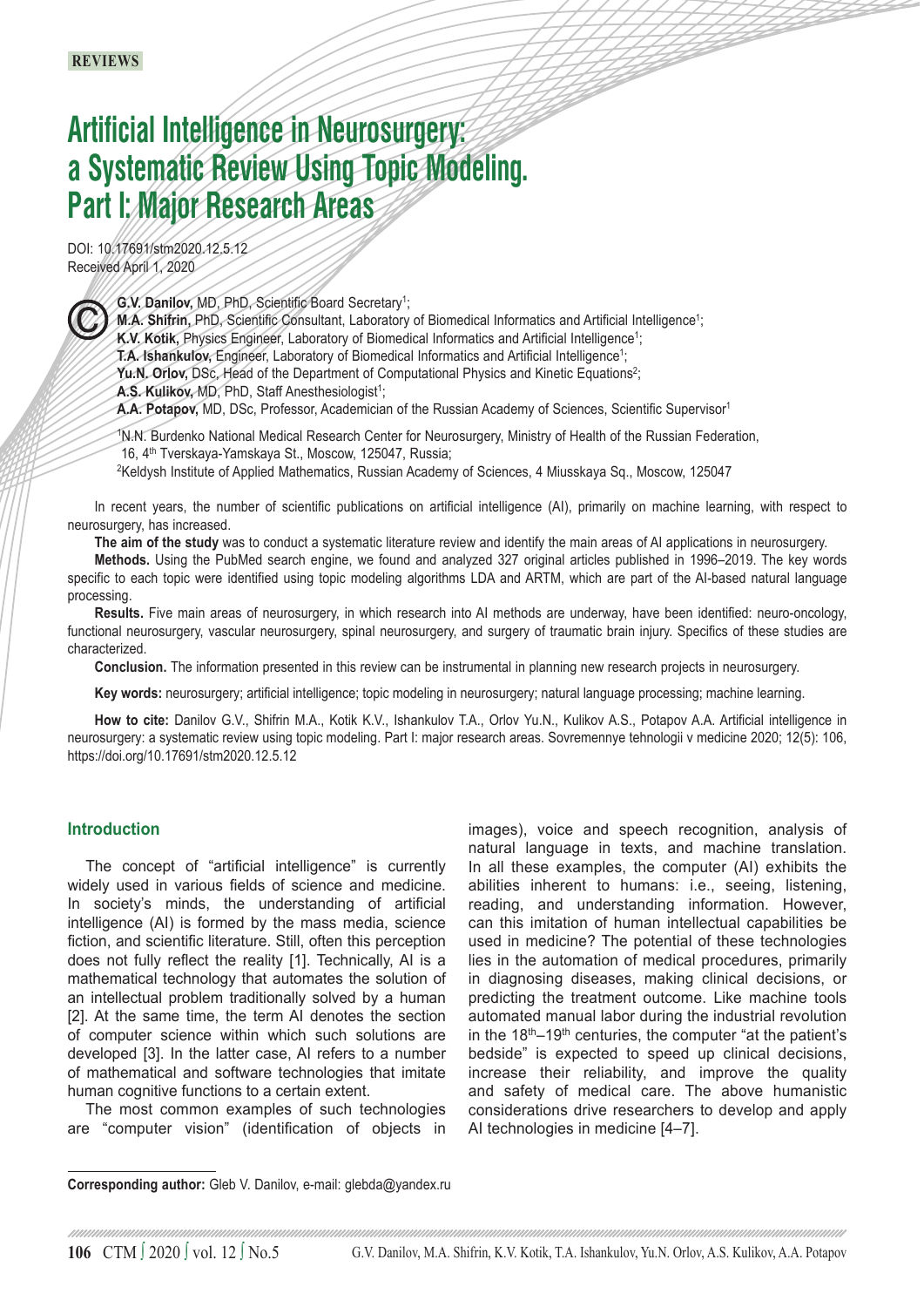Methods of classical mathematical statistics, developed under conditions of data shortage, enable making scientifically based assumptions about global patterns based on a small number of observations. A large amount of data potentially hides more complex patterns — digital fingerprints of phenomena that cannot be detected without using special technologies. These technologies are being developed with the help of AI. Since the ability to process large amounts of information perceived by sensory organs is a natural function of the human brain, we intuitively call the computer programs capable of extracting and analyzing data from visual, acoustic, and tactile signals artificial intelligence.

How do AI technologies work? The mathematical apparatus of AI allows one to find and remember characteristic patterns of data that humans cannot always interpret. This process is called machine learning (ML), which is actually the mathematical search for the best solutions to systems of equations. The ML process results in a mathematical model, i.e., a function with independent variables (predictors) and parameters learned from the ML. For example, many models use the patient's age and the severity of his/her disease as independent variables, while the output of the model is a prediction of the treatment outcome (in numeric or categorical terms). ML "learns" the parameters of such a model from a large amount of representative data.

The most promising advantages of AI technologies are their abilities to use the maximum available information (even in an unstructured form — images or text) and find complex and important patterns in it.

Neurosurgery is a field of clinical medicine that generates a large amount of data due to the routine use of high-tech medical equipment and medical information systems. These factors predispose the field of neurosurgery to the successful adaptation of AI technologies. To conceive an AI-based project in neurosurgery, it is important to understand the current demand and implementation of these technologies, as well as to identify research areas promising for using AI. This literature review aims to characterize the problems in neurosurgery that can be solved by AI technologies and to identify the areas in which these technologies are demanded.

#### **Methods**

The literature review was carried out with PRISMA (Preferred Reporting Items for Systematic Reviews and Meta-Analyzes) guidelines and the additional use of topic modeling to objectify the selection of topics in the publications [8, 9].

The articles from journals and international conference proceedings that met the following criteria were included in the analysis:

1) the publication was an original research article;

2) the publication described a disease and/or treatment methods directly related to neurosurgery;

3) the paper described the use of AI technology for solving a clinical problem related to diagnosis, treatment, prognosis, rehabilitation, or prevention of a nervous system disorder;

4) neurosurgery is a potential or current field of application of the AI technology studied.

*Literature search strategy.* Search for the literature was performed in PubMed — the US National Library of Medicine search engine (https://www.ncbi.nlm.nih. gov/pubmed/). The search query was phrased so that all documents containing the terms "neurosurgery" or "neurosurgical procedures" and terms denoting individual AI technologies (including the analysis of large data arrays and machine learning) would appear in the search results. The exact query for the PubMed search was as follows: *"neurosurgical procedures"[MeSH Terms] OR ("neurosurgical"[All Fields] AND "procedures"[All Fields]) OR "neurosurgical procedures"[All Fields] OR "Neurosurgery"[All Fields] OR "neurosurgery"[MeSH Terms]) AND ("artificial intelligence"[All Fields] OR "machine learning"[All Fields] OR "natural language processing"[All Fields] OR NLP[All Fields] OR "text mining"[All Fields] OR "fuzzy logic"[All Fields] OR "data mining"[All Fields] OR "big data"[All Fields] OR "topic model"[All Fields].*

We reviewed the search results and selected original articles that met the above inclusion criteria. The selected articles were classified by specific areas of neurosurgery; preliminary topics of these studies were worded (using professional expertise), and their number was counted.

*Topic modeling.* The expert-provided classification of publications by topics was then objectified using topic modeling technologies: the Latent Dirichlet Allocation (LDA) algorithm and the Additive Regularization of Topic Models (ARTM) algorithm [10, 11]. Using these methods, specific sets of words characterizing each research topic (selected by experts) were identified in these article's abstracts. By slightly varying the number of topics (a parameter of the topic model), we selected sets of words that best characterized specific topics. Finally, the results of the above two algorithms were compared, and the research topics were interpreted in accordance with the identified key words.

*Software for data acquisition and analysis.* The primary selection and statistical analysis of the data were carried out using original software developed by the authors in the R (version 3.5.0) programming language for statistical analysis assisted with the integrated development environment RStudio. The PubMed query was performed through the programming interface (https://www.ncbi.nlm.nih.gov/books/NBK25501) from the R environment using the rentrez package (https:// cran.r-project.org/web/packages/rentrez/vignettes/ rentrez\_tutorial.html).

We also applied the software packages XML, fulltext, tibble, dplyr, stringr, tidyr, tidytext, and topicmodels to retrieve the data on publications and analyze them in the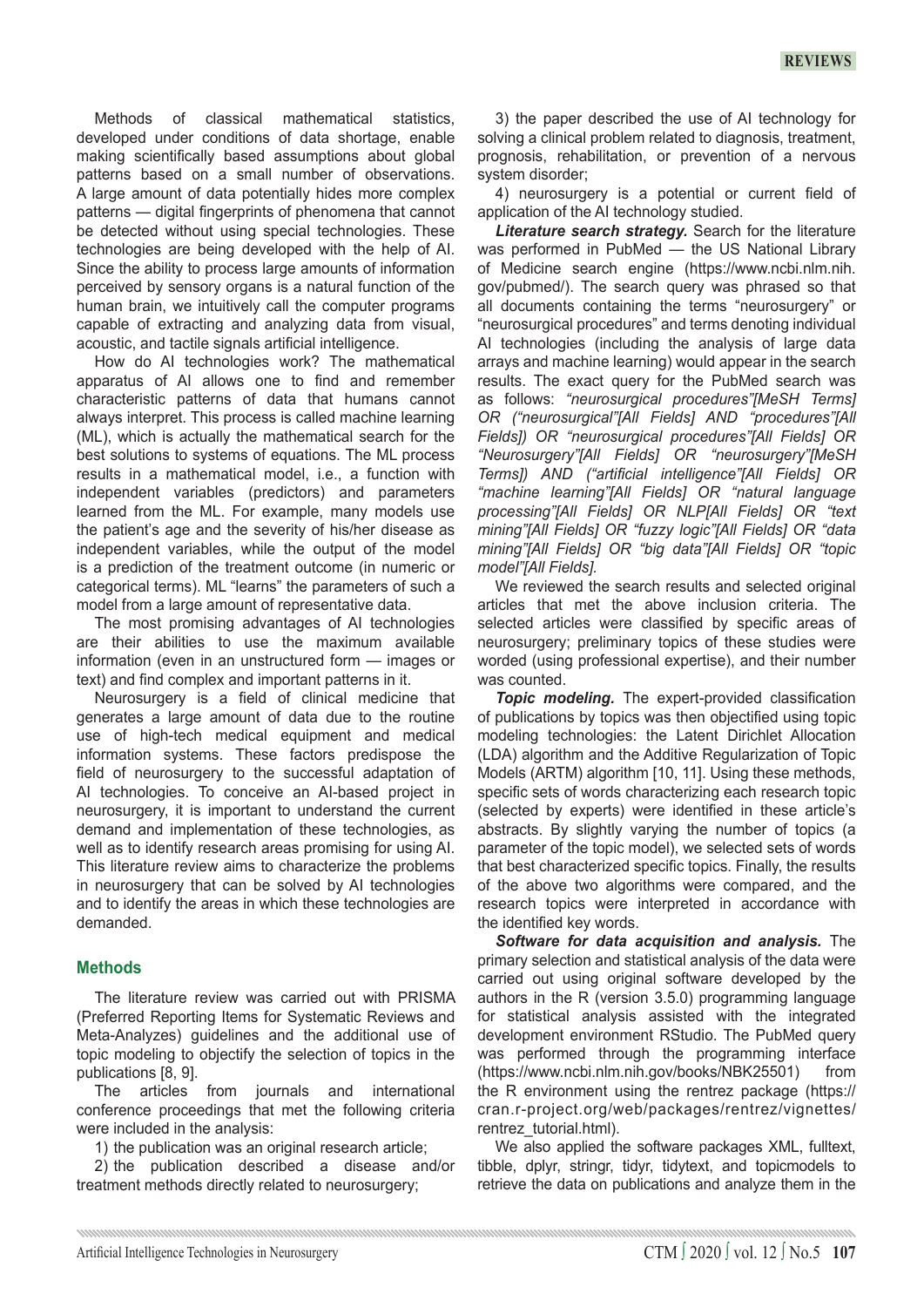## **reviews**

R environment using the LDA algorithm. The ARTM model was developed using the Python programming language (version 3.6) in the Jupyter Notebook environment.

## **Results**

The process of selecting research articles for subsequent analysis of their topics is shown in Figure 1. The query made on July 24, 2019 in PubMed databases, produced 731 results. In accordance with the criteria

for inclusion in expert analysis and topic modeling, 327 articles published from 1996 to 2019 were selected.

*General characteristics of the publications analyzed.* Figure 2 shows the number of selected papers arranged by the year of publication. In 2018 and the first half of 2019, there was a significant increase in the number of papers on the use of AI technologies in neurosurgery.

Most of the analyzed studies were conducted within 5 major areas of neurosurgery and one combined area:



**Figure 1. PRISMA flow diagram of the study selection process (according to PRISMA guidelines [8])**



**Figure 2. The number of analyzed studies (n=327) plotted against the year of publication**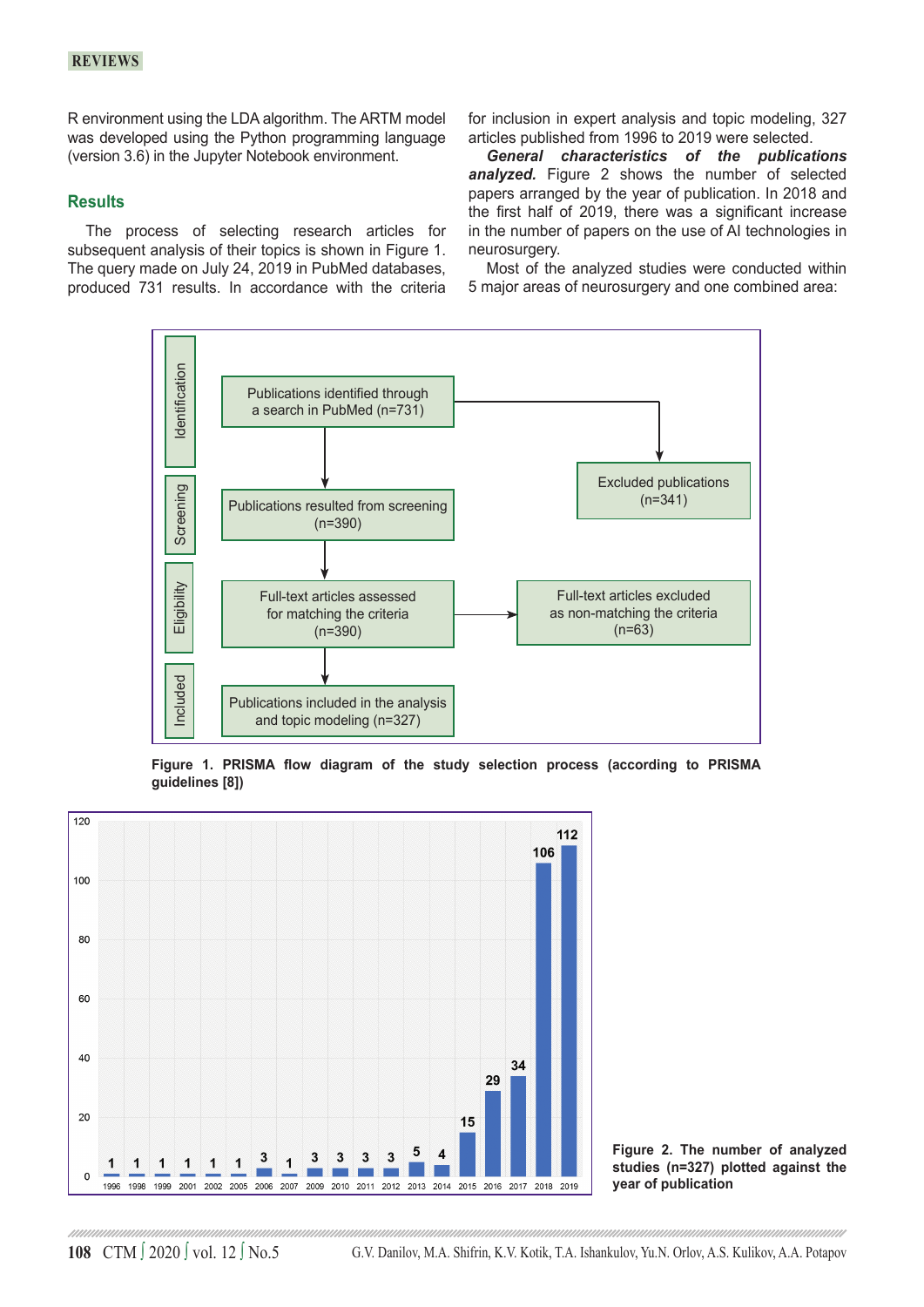#### **reviews**

1) neuro-oncology (n=133; 41%);

2) functional neurosurgery (n=62; 19%);

3) vascular neurosurgery (n=44; 14%);

4) spinal neurosurgery (n=29; 8%);

5) surgery for trauma brain injury (n=26; 8%);

6) other and related areas of neurosurgery (n=33; 10%).

For publications from the first 5 sections, a topic modeling analysis was carried out. The number of topics was initially selected using LDA (so that the topics differ as much as possible when interpreting the key words).

Then the ARTM algorithm was applied with the same number of topics. The topics resulted from the LDA and ARTM were compared with each other. In the cases where the ARTM algorithm created two or more similar (and not separable) topics, they were assigned to the same topic under the LDA. The results of topic modeling with the LDA and ARTM algorithms (main specific key words and interpretation of topics) are presented in the Table. The complete list of 327 analyzed publications is presented in the [Appendix](https://drive.google.com/file/d/1VieZdWIAsOb1vnoeMYLZlgkOMxiP0w4g/view?usp=sharing).

As shown in Table, the two algorithms largely lead to

**Key topics and related key words from publications in neuro-oncology, functional, vascular and spinal neurosurgery, and surgery for traumatic brain injury identified using the LDA and ARTM topic modeling algorithms**

| Areas<br>of neurosurgery                                                  | <b>Topic</b><br>No. | Topic (LDA)                                                                            | Key words (LDA)                                                    | Key words (ARTM)                                                                           |
|---------------------------------------------------------------------------|---------------------|----------------------------------------------------------------------------------------|--------------------------------------------------------------------|--------------------------------------------------------------------------------------------|
| Neuro-oncology<br>$(n=133)$                                               | 1                   | Non-invasive tumor grading based on<br>neuroimaging                                    | Grade, MRI, tumor, imaging                                         | MRI, imaging, tumor, images, grade,<br>glioma                                              |
|                                                                           | $\overline{2}$      | Non-invasive molecular diagnosis based on<br>neuroimaging                              | gliomas, classification                                            | Tumor, status, imaging, mutation, Tumor, imaging, prediction, glioma,<br>gene              |
|                                                                           | 3                   | Segmentation of brain structures and volumetric<br>analysis based on neuroimaging data | Segmentation, MRI, tumor,<br>volume                                |                                                                                            |
|                                                                           | $\overline{4}$      | Predicting complications<br>and treatment outcomes                                     | Tumor, results, treatment                                          | Results, tumor, MRI, prediction,<br>surgery, performance, glioblastoma                     |
|                                                                           |                     |                                                                                        |                                                                    | Gliomas, clinical, imaging, methods,<br>tumor, survival, features, cancer,<br>glioblastoma |
| Functional<br>neurosurgery<br>(including epilepsy<br>surgery)<br>$(n=62)$ | $\mathbf{1}$        | Diagnosing epilepsy                                                                    | Seizure, STN, epilepsy,<br>stimulation, network,<br>microelectrode | Seizure, stimulation, MRI, rate                                                            |
|                                                                           | $\overline{2}$      | Predicting treatment outcomes in epilepsy                                              | Seizure, outcome, classification,<br>epilepsy, feature             | Epilepsy, networks, EEG, outcome,<br>DBS, deep, signals                                    |
|                                                                           | 3                   | Detecting seizures; predicting seizures                                                | Seizure, rate, networks,<br>detection, neural                      | Surgery, seizure, stimulation, results,<br>STN, disease, deep, network,<br>detection, DBS  |
|                                                                           |                     |                                                                                        |                                                                    | Epilepsy, clinical, neural, lobe, TLE,<br>EEG, DBS, seizures                               |
|                                                                           | $\overline{4}$      | Diagnosing Parkinson's disease                                                         | PD, detection                                                      |                                                                                            |
| Vascular<br>neurosurgery<br>$(n=44)$                                      | 1                   | Diagnosing aneurysms; clustering aneurysms                                             | MRA, vascular, vessel,<br>aneurysm, segmentation, VAFA             | Rupture, radiomics aneurysms,<br>imaging                                                   |
|                                                                           |                     |                                                                                        |                                                                    | Predicting, results, aneurysm,<br>classification                                           |
|                                                                           | $\overline{2}$      | Predicting aneurysm rupture                                                            | Aneurysm, hemorrhage,<br>prediction, biomarkers                    | Risk, hemorrhage, prediction, images<br>outcome, imaging aneurysm                          |
|                                                                           | 3                   | Predicting outcomes for ruptured aneurysms                                             | Aneurysm, rupture, unruptured,<br>functional, score, moth          | Hemorrhage, aneurysm, outcome,<br>segmentation, prediction                                 |
|                                                                           |                     |                                                                                        |                                                                    | Rupture, aneurysms, predict,<br>outcomes, stroke, consciousness                            |
|                                                                           |                     |                                                                                        |                                                                    | Outcome, functional, hemorrhage,<br>aneurysm, score, risk, outcomes,<br>rupture            |
|                                                                           | 4                   | Diagnosing Moyamoya disease, arteriovenous<br>fistula, aneurysms                       | Aneurysm, rupture, MMD,<br>images, DAVF, ACom                      |                                                                                            |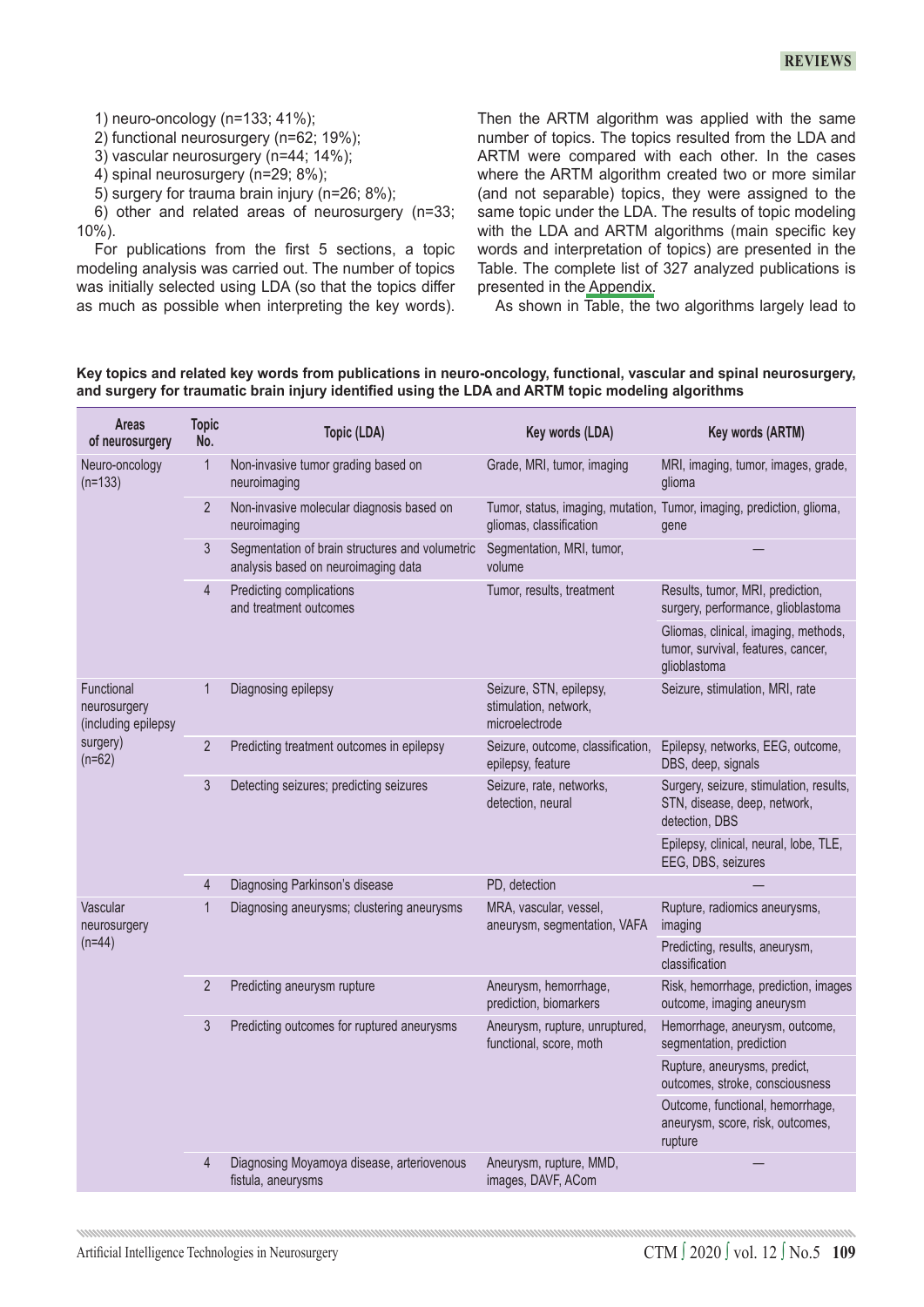*End of the Table*

| <b>Areas</b><br>of neurosurgery                      | <b>Topic</b><br>No. | <b>Topic (LDA)</b>                                                                                               | Key words (LDA)                                                                                                                             | Key words (ARTM)                                                                  |
|------------------------------------------------------|---------------------|------------------------------------------------------------------------------------------------------------------|---------------------------------------------------------------------------------------------------------------------------------------------|-----------------------------------------------------------------------------------|
|                                                      | 5                   | Diagnosing intracranial carotid stenosis and<br>predicting its complications                                     | Stroke, results, risk, CAS,<br>predicting, ischemic                                                                                         | Stroke, prediction, ischemic                                                      |
|                                                      | $6\phantom{1}$      | Predicting complications of arteriovenous<br>malformation treatment                                              | Predictors, radiomics,<br>classification, epilepsy, BAVS,<br>hemorrhage                                                                     |                                                                                   |
|                                                      | 7                   | Predicting the outcome of treatment for<br>arteriovenous malformation                                            | Parenchyma, ASAH, nidal, CTP,<br>AVM, outcome, functional                                                                                   |                                                                                   |
|                                                      | 8                   | Diagnosis and segmentation of intracranial<br>hemorrhage                                                         | Radiomics, hematomas,<br>prediction, physiologic                                                                                            | Segmentation, hemorrhage, vessel,<br>risk, predictors, aneurysms                  |
|                                                      |                     |                                                                                                                  |                                                                                                                                             | Hemorrhage, cerebral, radiomics                                                   |
|                                                      | 9                   | Predicting the outcome of intracranial<br>hemorrhage                                                             | Outcome, hemorrhage, imaging,<br>perfusion, deficit, consciousness                                                                          |                                                                                   |
| Spinal neurosurgery<br>$(n=29)$                      | $\mathbf{1}$        | Non-invasive assessment of intracranial pressure Predictive, spine, ICP                                          |                                                                                                                                             |                                                                                   |
|                                                      | $\overline{2}$      | Predicting hospital discharge options                                                                            | Spinal, discharges, cord, lumbar,<br>LSS, fusion, functional, elective                                                                      |                                                                                   |
|                                                      | 3                   | Gait classification                                                                                              | Gait, images, foot, t2w, drop,<br>results, spine, SRS, recovery                                                                             |                                                                                   |
|                                                      | 4                   | Predicting treatment complications                                                                               | Complications, surgery, risk,<br>predicting, spine                                                                                          | Spine, results, prediction, predicting,<br>complications                          |
|                                                      | 5                   | Predicting treatment outcomes                                                                                    | Spinal, patients, cord, patient,<br>surgery, models, prediction,<br>results, spine, outcome, based,<br>MCID, opioid, measures,<br>predicted | Predictive, spine, spinal, quality,<br>following, outcome, prediction,<br>results |
|                                                      |                     |                                                                                                                  |                                                                                                                                             | Lumbar, predict, spinal, spine, LSS,<br>results, disc, preoperative               |
|                                                      |                     |                                                                                                                  |                                                                                                                                             | Spinal, spine, cord, images, lumbar,<br>fusion                                    |
|                                                      |                     |                                                                                                                  |                                                                                                                                             | Surgery, results, spinal, prediction,<br>surgical, predictive, spine              |
| <b>Traumatic brain</b><br>injury surgery<br>$(n=26)$ | $\mathbf{1}$        | Prognosis and risk of death                                                                                      | TBI, injury, mortality, risk                                                                                                                | Traumatic, injury, risk, mortality, time                                          |
|                                                      | $\overline{2}$      | Analysis of intracranial pressure, mean arterial<br>pressure, cerebral perfusion pressure, and<br>autoregulation | ICP, derived, indices, CPP, ABP,<br>pressure                                                                                                | TBI, injury, traumatic, outcome, ICP,<br>prediction, mortality                    |
|                                                      | 3                   | Diagnosing the loss of consciousness and<br>severity of traumatic brain injury                                   | TBI, injury, outcome, decision                                                                                                              |                                                                                   |
|                                                      | $\overline{4}$      | Predicting the outcomes of traumatic brain injury TBI, injury, outcome, traumatic,                               | outcomes, activation                                                                                                                        | Injury, TBI, outcome, prediction,<br>traumatic, mortality                         |
|                                                      |                     |                                                                                                                  |                                                                                                                                             | Injury, TBI, activation, outcomes,<br>time                                        |

similar discrimination between the topics by key words. The application of AI technologies for each major area of neurosurgery will be described in more detail in the second part of this work.

## **Discussion**

Despite the recent development of AI technologies, machine learning, and related big data analysis methods, these technologies are yet to earn largescale and systematic applications in neurosurgery. An objective limitation for the rapid progress in this area is, of course, the insufficient volume of high-quality data (so traditional for medicine).

Due to the increased interest in this research, the base of evidence on the performance, safety, and economic feasibility of AI methods in neurosurgery is being created. Thus, in a systematic review by Senders et al. [12], the authors described 23 studies that assessed the utility of AI technologies for solving diagnostic and prognostic tasks compared to the accuracy of medical judgments in neurosurgery. In 14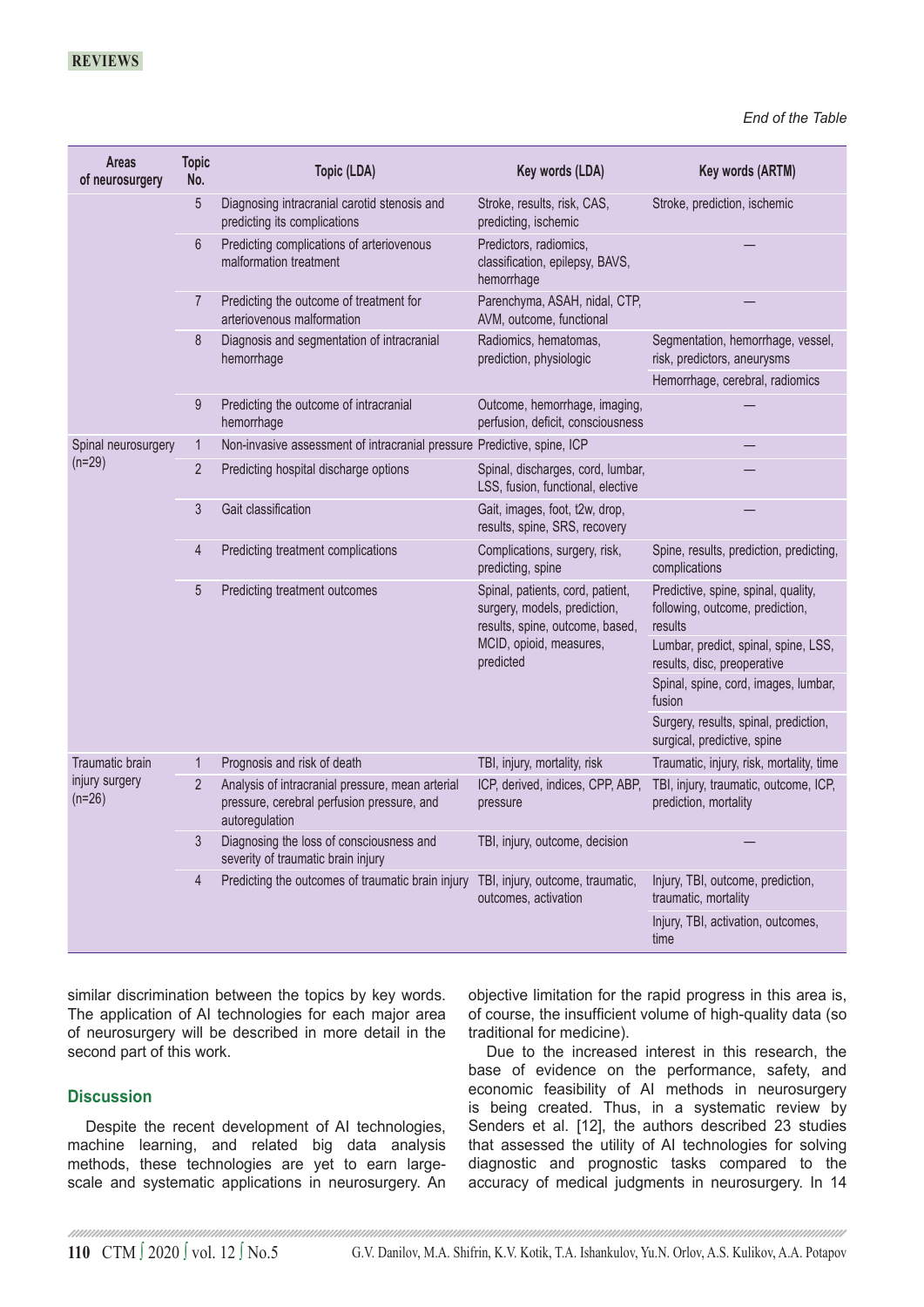of these studies, diagnostic (classification) problems were approached using primarily neuroimaging data and electroencephalography. Seven studies addressed the methods of preoperative planning based on image analysis. In 3 studies, predicting the outcomes of neurosurgical treatment was attempted. The quoted review shows that ML can help in solving clinical problems. In 29 out of 50 (58%) tests conducted in a total of 23 studies, the results of ML were significantly better than the accuracy of conclusions made by clinical experts ( $p<0.05$ ); in 18 out of 50 (36%) cases, no significant difference was found between the ML and the experts' results; in 3 out of 50 (6%) clinical experts solved problems better than ML (p<0.05). In 4 studies assessing the performance of ML as an addition to the expert's work, this combination was more effective than the performance of the ML or the clinician alone. This result rather confirms the hypothesis about the potential use of AI in neurosurgery.

At present, there is no enough evidence to decide on the utility, safety, and economic feasibility of AI techniques in neurosurgery; therefore, one cannot assume that AI technology is now able to replace the traditional, routine methods of medicine totally. However, given the powerful potential of AI, one can definitely suggest the need for the development and widespread testing of these methods in medical science and practice.

In the present review, methods of topic modeling are used to identify the key topics in publications. As an example of AI technologies, these methods are used to analyze texts written in a natural language. Using topic modeling, from 4 to 9 major topics (research areas) were identified for each section of neurosurgery. This approach is required for the subsequent automatic tracking of trends in a given research area and can exemplify the use of AI in biomedical science.

Below we discuss the limitations of the present work, which are important for interpreting its results. The systematic review is aimed at studying the topics and trends in using the AI solely in neurosurgery. At the same time, in related fields (for example, neuroimaging), the range of tasks solvable by AI can be much wider.

Here, we do not analyze systematic reviews on the use of AI in neurosurgery published by others since most of these papers were focused on a specific design of original studies or a specific disease and therefore had narrow inclusion criteria.

#### **Conclusion**

To date, research into the use of AI technologies in neurosurgery has been carried out in five major areas: neuro-oncology, functional, vascular, and spinal neurosurgery, and traumatic brain injury. Using topic modeling, we identified major research topics in each of these areas. In the second part of this review, we will

discuss the tasks in neurosurgery approached by AI technologies.

**Authors' contributions.** G.V. Danilov, concept and draft writing, research protocol development, using R program for PubMed access, selection of publications, thematic modeling using the LDA algorithm; A.A. Potapov, reviewing and editing the draft in terms of neurosurgery; M.A. Shifrin, reviewing and editing the draft in terms of medical informatics; K.V. Kotik, thematic modeling using the ARTM algorithm; Yu.N. Orlov, reviewing and editing the draft in terms of artificial intelligence; T.A. Ishankulov, using Python program for PubMed access; A.S. Kulikov, reviewing and editing the draft in terms of neuroanesthesiology.

**Financial support.** This work was supported by the Russian Foundation for Basic Research (grant 19-29- 01174).

**Conflict of interest.** The authors have no conflicts of interest.

#### **References**

**1.**  Ng A. What artificial intelligence can and can't do right now. *Harv Bus Rev* 2016.

**2.**  Yakushev D.I. Ob opredelenii iskusstvennogo intellekta. V kn.: *Regional'naya informatika i informatsionnaya bezopasnost'* [On the definition of artificial intelligence. In: Regional informatics and information security proceedings]. Saint Peterburg; 2016; p. 67–69.

**3.**  Luger J.F. *Iskusstvennyy intellekt: strategii i metody resheniya slozhnykh problem* [Artificial intelligence: strategies and methods for solving complex problems]. Moscow: Izdatel'skiy dom "Vil'yams"; 2003.

**4.**  Celtikci E. A systematic review on machine learning in neurosurgery: the future of decision-making in patient care. *Turk Neurosurg* 2018; 28(2): 167–173, https://doi. org/10.5137/1019-5149.jtn.20059-17.1.

5. Brusko G.D., Kolcun J.P.G., Wang M.Y. Machinelearning models: the future of predictive analytics in neurosurgery. *Neurosurgery* 2018; 83(1): E3–E4, https://doi. org/10.1093/neuros/nyy166.

**6.**  Tandel G.S., Biswas M., Kakde O.G., Tiwari A., Suri H.S., Turk M., Laird J.R., Asare C.K., Ankrah A.A., Khanna N.N., Madhusudhan B.K., Saba L., Suri J.S. A review on a deep learning perspective in brain cancer classification. *Cancers (Basel)* 2019; 11(1), https://doi.org/10.3390/ cancers11010111.

**7.**  Senders J.T., Zaki M.M., Karhade A.V., Chang B., Gormley W.B., Broekman M.L., Smith T.R., Arnaout O. An introduction and overview of machine learning in neurosurgical care. *Acta Neurochir (Wien)* 2018; 160(1): 29–38, https://doi. org/10.1007/s00701-017-3385-8.

**8.**  Moher D., Shamseer L., Clarke M., Ghersi D., Liberati A., Petticrew M., Shekelle P., Stewart L.A.; PRISMA-P Group. Preferred reporting items for systematic review and meta-analysis protocols (PRISMA-P) 2015 statement. *Syst Rev* 2015; 4(1), https://doi.org/10.1186/2046-4053-4-1.

**9.**  Vorontsov K.V. *Veroyatnostnoe tematicheskoe modelirovanie: teoriya, modeli i proekt BigARTM* [Probabilistic topic modeling: theory, models and the BigARTM project].